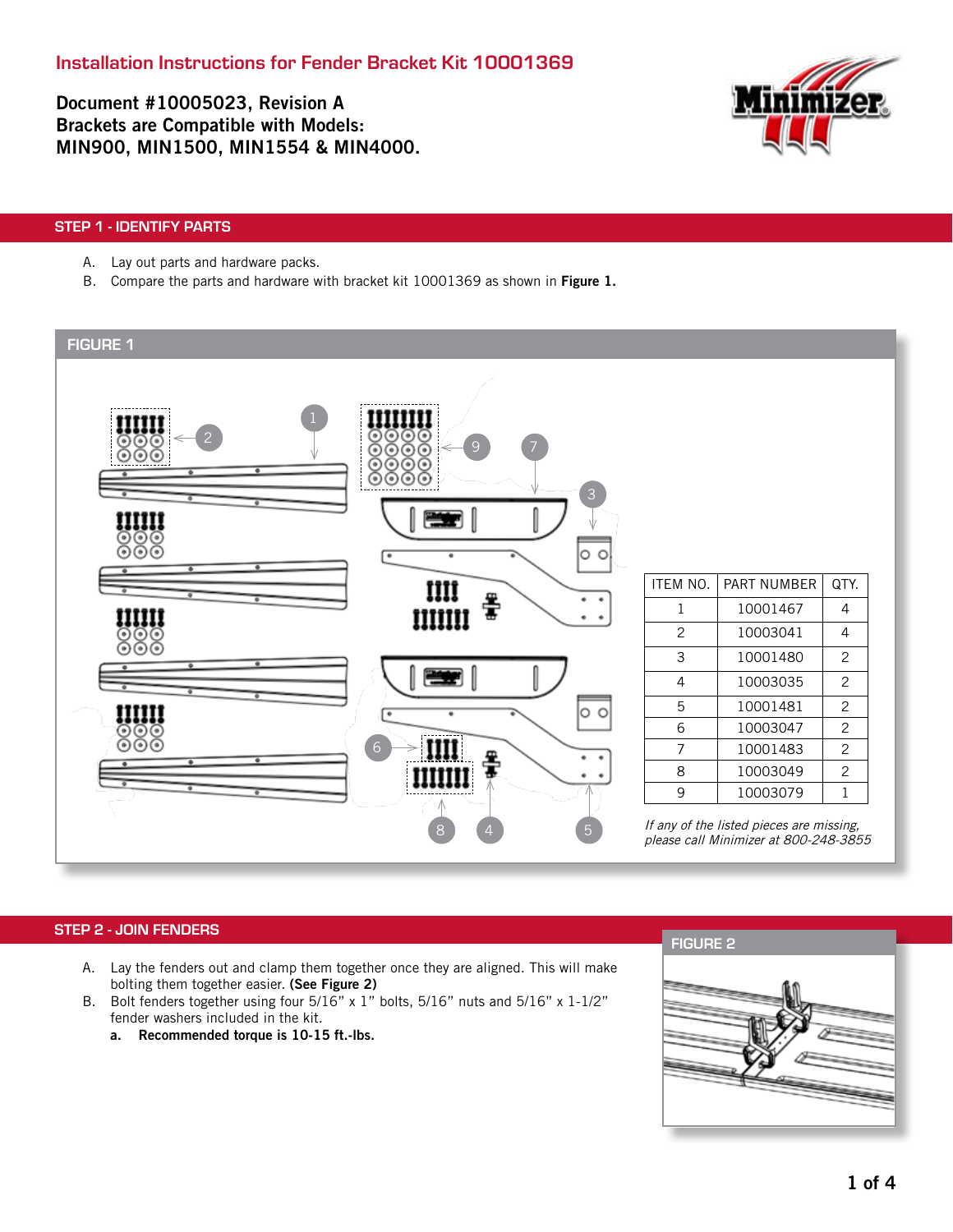# STEP 3 - DETERMINE SIZE OF SPACERS AND POSITION FENDERS

- A. Confirm the total suspension travel distance. This is used to determine the clearance required between the fender and the tire. a. For air suspension systems, dump the air bags and confirm it is the lowest point of travel.
	- i. Understand that some air suspension designs may cause the wheels to roll closer to the fender (roll forward) as the suspension deflates. In order to make sure the fenders are centered on the tires, test the suspension in the inflated and deflated positions to determine the best positioning so that the fenders are centered over the tires in the inflated position.
	- ii. For air suspensions with travel exceeding 6", a travel stop may need to be installed to reduce required clearance between the fenders and tires. This will also improve alignment and 5th wheel plate clearance. (Please call Minimizer @ 800-248-3855 for questions regarding this issue).
	- b. For spring systems, measure the distance between the spring assembly and the bump stops on the frame and record the measurement.
- B. Place the fenders on spacer blocks above the tires.
	- a. In most applications 1.5" of tire clearance is best. The goal is to ensure the fender does not rub the tire. i. The minimum clearance recommended is ¾" above the maximum travel point of the suspension system.
	- b. For an air suspension system, place a  $\frac{3}{4}$ " to 1.5" thick board on top of the tires after the air is released from the airbags. (See Figure 3)
	- c. For spring suspensions use spacer material that is ¾" to 1.5" thicker than the measurement recorded above.
- C. For trucks with air suspension, raise and lower the suspension to confirm the clearance between the fenders and wheels and that the fenders will be centered front to rear when the air suspension is inflated.

### STEP 4 - POSITION BRACKETS & REVIEW MUDFLAP CONFIGURATION

- A. With the fenders in position, mark and test fit the brackets where they will attach to the frame.
- B. If possible, use existing bolt holes in the frame to attach a steel plate (not supplied) and weld the bracket to the plate.
	- a. Plate should be a minimum of 1/4" thick.

**Tip:** It is common for the front bracket to align with the existing quarter fender holes.

C. Another option is to weld the bracket directly to the frame.

#### Warning: Review vehicle owner's manual before welding directly to the frame.

- D. If possible, position the mounting brackets low on the fender so they are no more than 15" from the bottom. (See Figure 5)
	- a. Brackets mounted 8-12" from the bottom is optimal.
	- b. The goal is to reduce the risk of the leading edge of the fender from blowing back against the tire during high wind.

Tip: If the front fender bracket is mounted higher than 15", refer to the link below for further suggestions on adding additional support. http://www.minimizer.com/instructions.html

#### NOTES:

- In some applications the rear fender will tuck inside the mud flap hanger as shown in Figure 6. This is the recommended configuration.
- Minimizer recommends using a separate hanger to hold the mudflap that is independent from the fender assembly.
- If a mudflap attached to a lighted fender is backed over, the fender and mounting brackets may be damaged.
- If there is no other option but to attach mudflaps to the fender, best practice is to cut vertical slots in the mudflap (in line with the mounting holes) to allow it to break away from the fender.

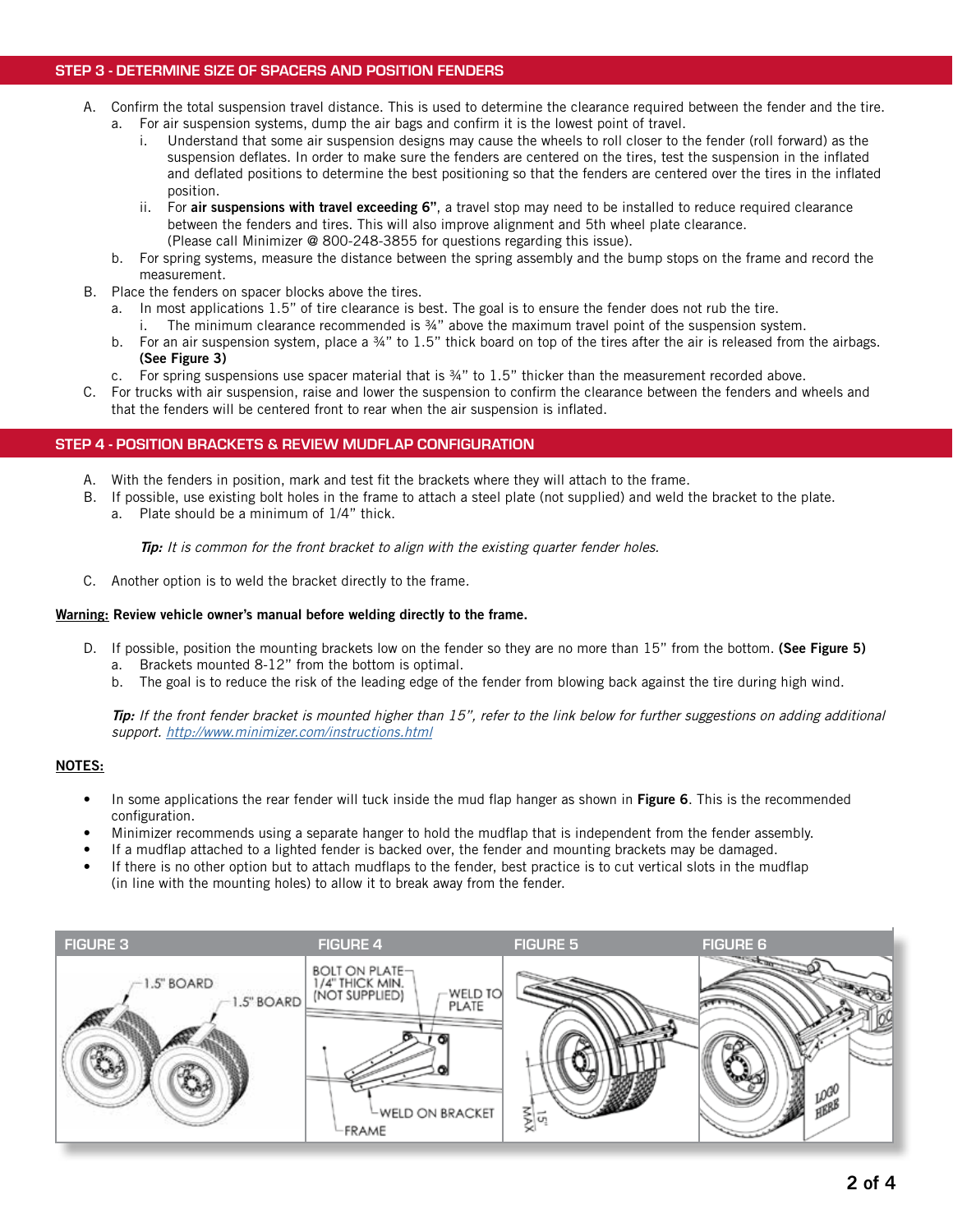#### Warning: Attaching a mudflap to the bottom of a lighted fender as shown in Figure 7 will void manufacturer's warranty.

E. Attach the (10001481) poly arms to the (10001480) metal brackets using four 5/16" x 1-1/4" bolts. (See Figure 8)

## IMPORTANT INFORMATION:

- Assemble a left and right-hand arm assembly as shown in Figure 8.
- The bolt head MUST be located on the metal plate side. If not, the serration on the bottom of the bolt head will damage the poly arm.
- Tighten from the bolt head side so the nut does not spin on the poly arm.
- If the locknut is ever loosened after it has been tightened it is highly recommended to replace the locknut.
- Recommended torque is 10-15 ft.-lbs.

## CAUTION: Overtightening hardware will damage the poly arm and could cause it to fail.

# STEP 5 - ATTACH BRACKETS TO TRUCK FRAME

- A. Install the center bracket as close to the end of the fender as possible. If possible, use existing bolt holes in the frame to attach. Either hole in the bracket may be used. (See Figure 9)
	- a. It is possible to remove any existing frame bolt and replace it with the supplied bolt in the bracket kit.
	- b. Recommended torque is 160-170 ft.-lbs.

## STEP 6 - ASSEMBLE BRACKETS

A. There are two recommended configurations for fastening the fender to the (10001481) center bracket. If the end of the fender and the center bracket align, fasten the center bracket to the end of the fender using "Option A". If there is a gap between the center bracket and the end of the fender, use "Option B".

#### Option A:

- With the fender end up against the (10001481) poly center bracket, drill three 5/16" holes through the fender using the holes in the bracket as a guide.
- Use three 5/16" x 1-1/4" bolts to fasten the center bracket and fenders together.
- Use 5/16" nuts on the inside of the fender.
- Recommended torque is 10-15 ft.-lbs. (See Figure 10)

### Option B:

- Some installations may not allow the center bracket to fasten to the end of the fender. In these cases, use poly angle (10001483) to connect the fender to the center bracket assembly.
- Use three  $5/16$ " x 1-1/4" bolts to attach the (10001483) poly angle to the center bracket assembly. (Do not tighten bolts until the fender is level.)
- Drill four 5/16" holes through the fender using the holes in the (10001483) poly angle as a guide.
- Use four 5/16" x 1-1/4" bolts to fasten the center bracket and fender together.
- Use 5/16" nuts on the underside of the fender.
- Recommended torque is 10-15 ft.-lbs. (See Figure 11)